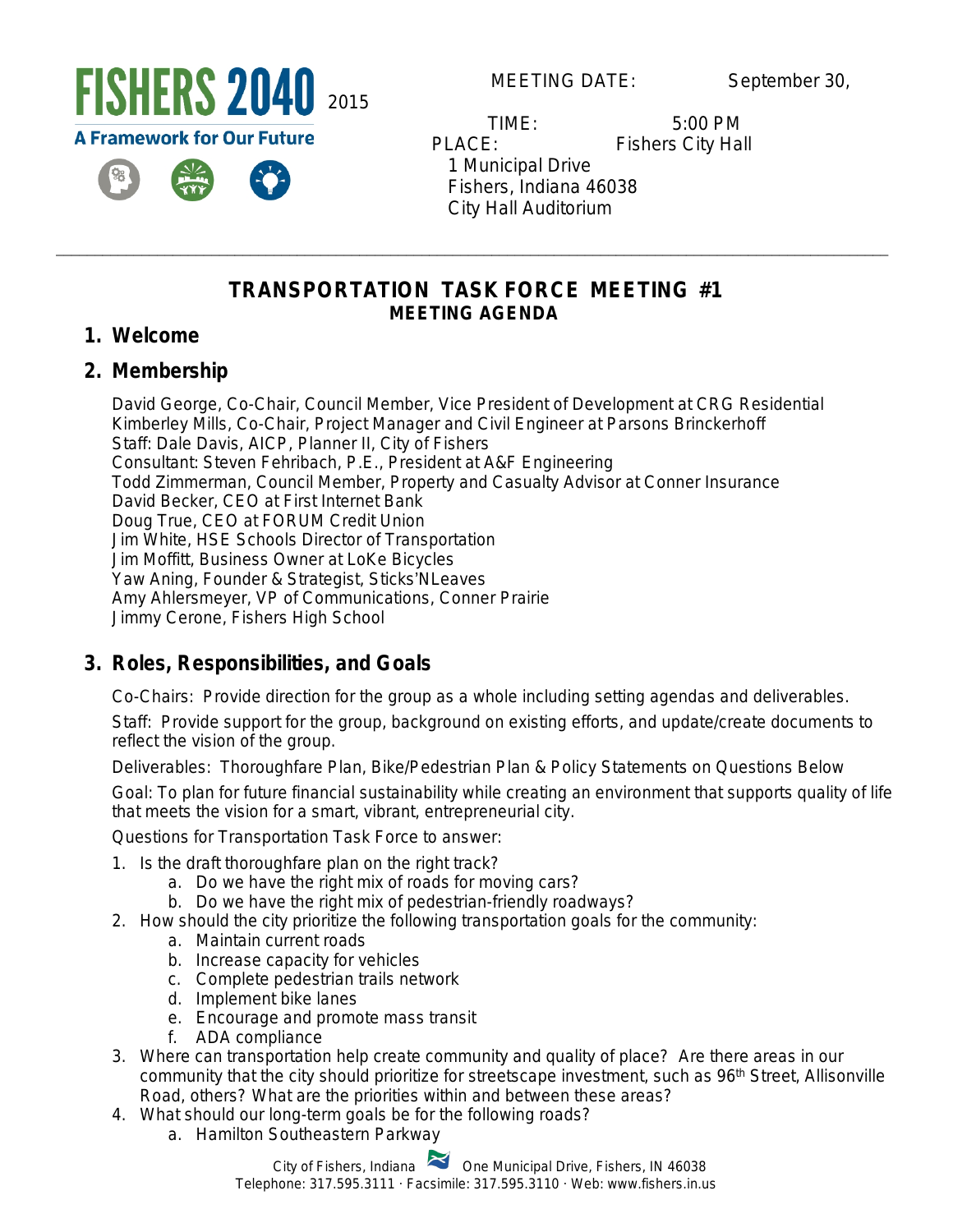- b. Allisonville Road, North of 126<sup>th</sup> Street
- c. 106<sup>th</sup> Street between new interchange and Cumberland Road
- d. Lantern Road south of 106th Street
- e. USA Parkway
- 5. How can we increase pedestrian and vehicular safety?

## **4. Meeting Agendas & Materials**

Meeting 1: September 30, 5-7p

Topic: Overview of Transportation Plan and Bicycle and Pedestrian Master Plan Drafts and overview of existing plans.

Preparation for Next Meeting: Review the goals of the draft Transportation Plan and the draft Bicycle and Pedestrian Master Plan.

Meeting 2: October 14, 3-5p

Topic: Assessing Transportation Goals

Preparation for Next Meeting: Drive to locations in the community (to be identified by staff/cochairs) to see how roads can be beneficial for creating place and how design leads to safety.

Bus Tour: October 20, 5-7p

Steering Committee meeting with Co-Chairs: October 21, 6-7:30p

Meeting 3: October 28, 3-5p

Topic: Creating a Sense of Place & Safe Roads

Preparation for Next Meeting: Drive the corridors identified in point four of the roles and responsibilities.

Meeting 4: November 18, 3-5p

Topic: Evaluate Specific Road Corridors for Character & Evaluate Maintenance Priorities

### **5. Stakeholders & Outreach**

Representatives to reach out to:

Chamber BAGI Commercial Realtors (or professional organization) Port Authority Hamilton County Transit ADA Representative

### **6. [Presentation of Transportation Plan, Bicycle and Pedestrian Master Plan, and](http://in-fishers.civicplus.com/DocumentCenter/View/6871)**

#### **Other Plans.**

#### **7. General Q&A, Discussion**

#### **8. For Next Meeting :**

Review Goals, Objectives, and Action Steps in the Transportation Plan and Bicycle and Pedestrian Master Plan.

Research goals, objectives, and action steps in other communities.

### **9. Adjourn**

#### **Next Meeting: October 14, 2015 @ 3:00pm**